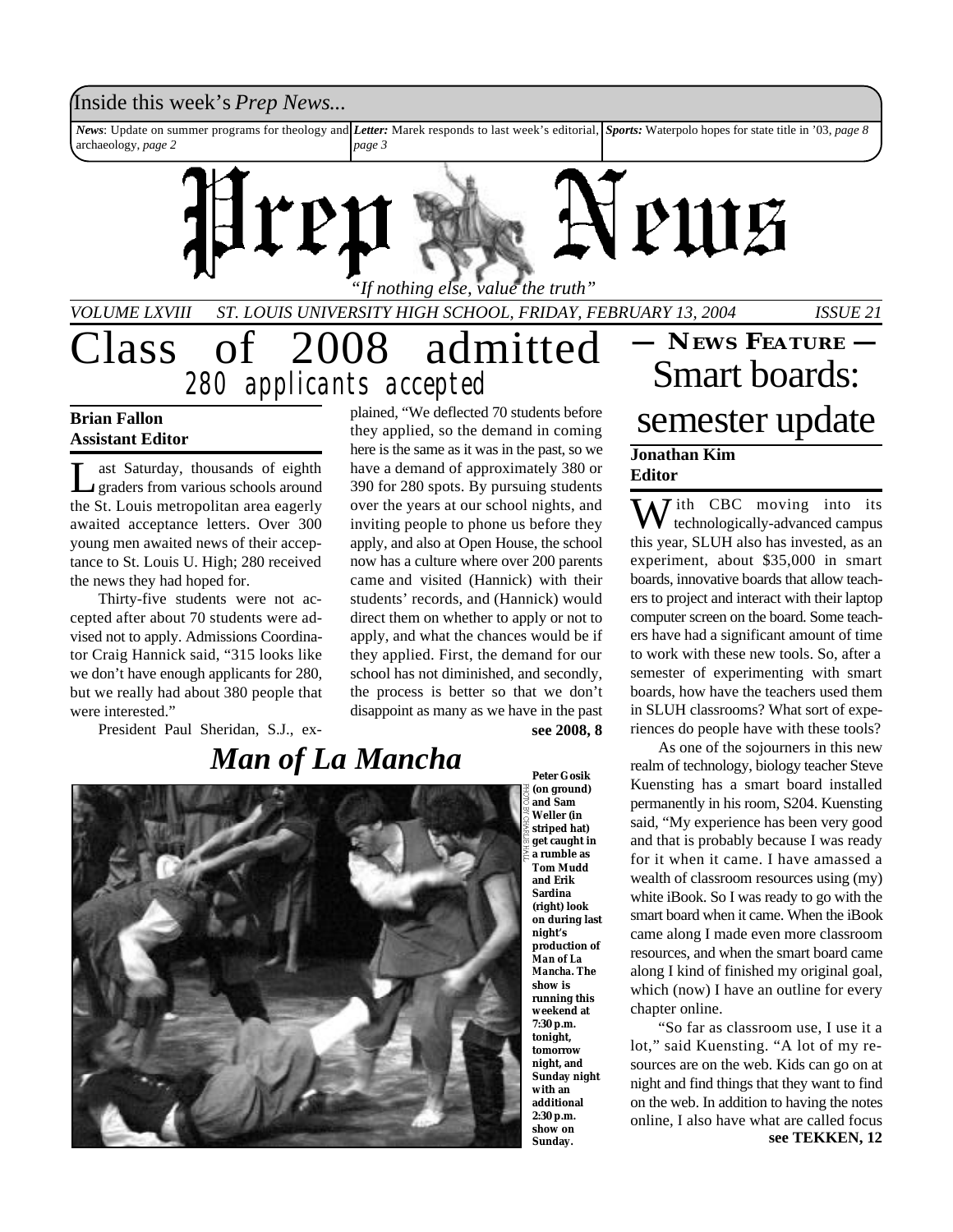# 2 **News** February 13, 2004 New lights accent trophies Speech team

## **Kevin Heine Reporter**

If you find yourself walking near the<br>welcome center, take a minute to stop welcome center, take a minute to stop and look at the trophies in the cases along the wall. These cases show off the many notable athletic and academic victories of St. Louis U. High teams from as early as 1924. With the recent addition of lights to these cases, the trophies glow like never before.

"The cases have always been dimly lit," said Facilities Director Patrick Zarrick. "We felt that the trophies were not showcased as well as they should be." Because the welcome center entrance is the primary thoroughfare for visitors and parents, it was decided that lighting these cases was well worth the investment.

The original plan was to install the lights before Open House, but with an initial estimate of \$5,000 by Schaeffer Electric, the administration had second thoughts. However, after working out a plan with the maintenance crew and Schaeffer, the work was completed for \$1,800. In a team effort, Schaeffer Electric did the rewiring, maintenance men Al Teske and Tom Brandy set up the lights and re-painted the cases, and the custodial crew cleaned all of the trophies last Friday. Zarrick feels the project was a success, explaining, "the lights really enhance the entire area."

Student opinions about the lights seem to be positive. Most say that the lights were a good idea and, as sophomore, Mike Mannhard put it, "They make the trophies sparkle and shine."

One anonymous hockey champion hopeful said, "It is good to see that the trophies are being taken care of so well." However, many students failed to notice the change.

According to Athletic Director Richard Wehner, this is not the end, but only a start. Wehner wants to replace some of the less significant, but still important, trophies by the switchboard with plaques. State trophies and others of great value will replace them on the shelves.

Wehner has also suggested a "Hall of Champions" to be part of the proposed Student Life Center, where all of these trophies and plaques would be displayed. Wehner explained that the completion of this proposal would result in an accurate depiction of "the history of a SLUH athletic tradition that we should all be proud of."

## **Mother-Son Mass and Brunch**

 **At 9 a.m. Sunday morning, the Shrine of St. Joseph filled up with 770 St. Louis U. High students and mothers to begin the second annual Mother-Son**

**Mass and Brunch, hosted by the Mothers Club. The Mothers Club raised \$2,500 for CSP.**



 **Paul Sheridan, S.J., presided over the Mass, at which seniors John Berosky and James Erler (pictured) spoke. The Mothers Club raised \$2500 for CSP. After the Mass, the mothers and sons headed over to the Chase Park Plaza for a reception and brunch. At the brunch, mothers and sons were given time to bond with each other and other mothers and sons. Seniors Mike Smith and Jeff Howenstein spoke about their moms' battles with cancer, leaving "not a single dry eye" in the room, according to Maureen Berosky, who cocoordinated the event with Patti Beck.**

> **Berosky says the reason for starting the event is that "mothers and their sons used to only get the Mom Prom during senior year, whereas the dads got the Father-Son Banquet every year." The event will happen again next year, though no date has been set yet. —Charles Ullmann**

# places first, gets ready for finals

## **Nick Arb Reporter**

O n Sunday, Feb. 1, the St. Louis U. High speech team sparred at St. Dominic's High School in the third meet of the year. The Oratorbills finished first with a stunning victory, articulating their way into first place in the overall standings among local schools and knocking the rough and tough Cor Jesu Chargers out of the top slot.

The speech team competed in seven categories: Duet Acting (seniors Sam Weller and Kevin O'Brien-Blue ribbon; junior Kevin Boehm and senior Ted Makarewicz-Blue), Extemporaneous Speaking (senior Bobby Mudd-Red) Humorous/Serious Interpretation (junior Paul Barker-Blue and sophmore Eddie Szewczyk-Blue), Original Oratory (senior John Berosky-Red), Poetry Reading (sophomores Matt Walsh-Red and Szewczyk-Red), Prose Reading (Boehm-Blue, Barker-Red), Radio Broadcasting (senior James Erler-Blue), and Storytelling (sophomore Jack Cunningham-Blue and junior Marty Wilhelm-Red).

The Jr. Billikens sidestepped a charging bull of a problem thanks to the "Herculean effort," according to speech coach Katherine Whitaker, of Boehm. Due to college auditions, speech team president senior Peter Gosik couldn't come to the meet, but luckily Boehm volunteered to step up to the plate and memorize an entire scene at the last minute from *The Good Doctor,* a funny tale about a priest who goes to have a tooth pulled by a novice dentist.

"It wasn't that hard," Boehm said of his efforts, "I just removed myself from all distractions and memorized lines for four days."

Boehm teamed up with Makarewicz and placed first in both rounds of the Duet **see SPEECH, 8**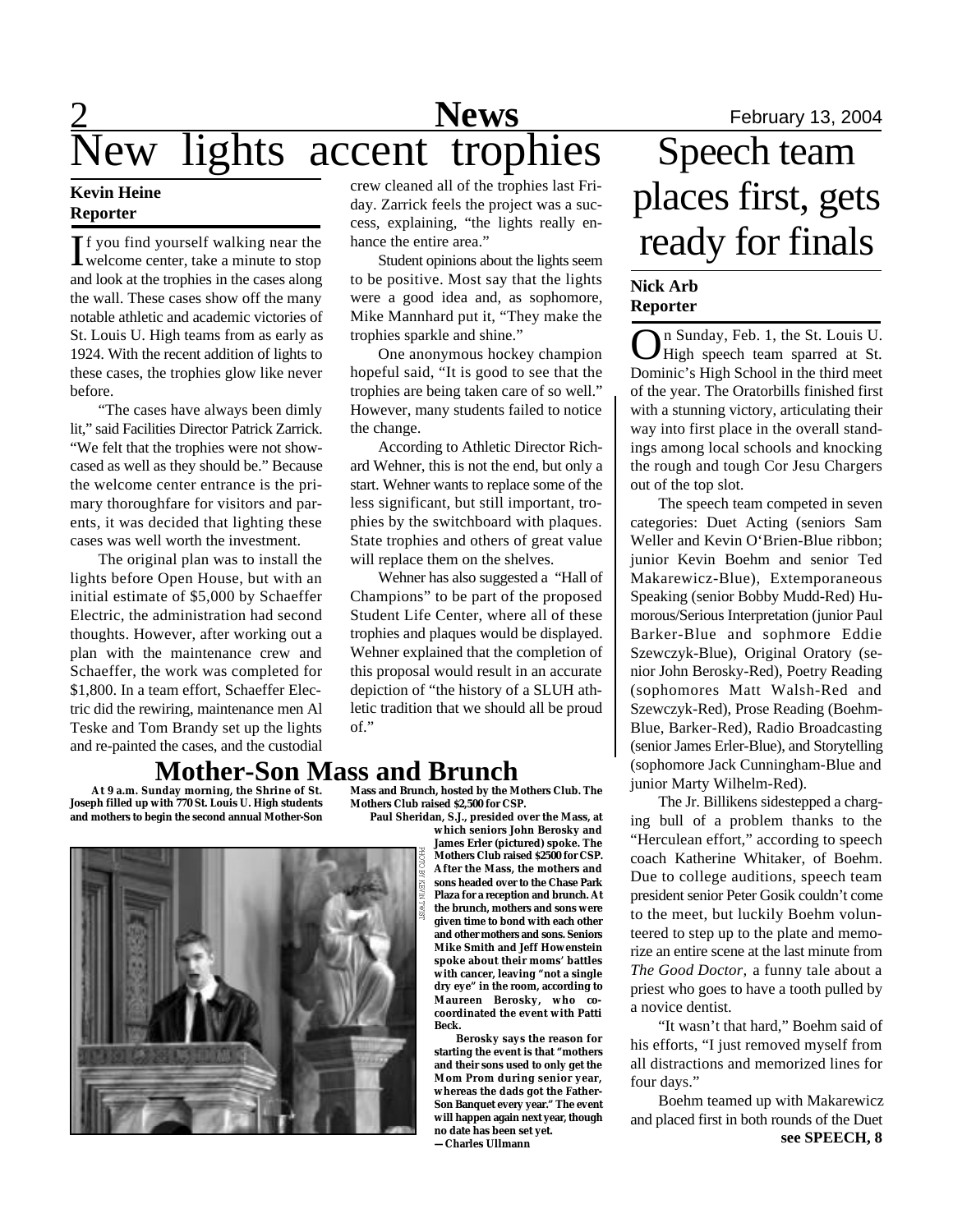# LETTERS TO THE EDITOR

## Hayes, '96, wonders about vision of Vision 2000

To the Editor:

Over this past Thanksgiving, I had a chance meeting with a SLUH faculty member and some fellow SLUH alums. It was during our discussion that I first learned about the upcoming SLUH expansion, "Vision 2000." I heard about the proposed athletic fields, and the courts, and the parking lot. I discovered that SLUH's campus would be greatly expanded to accommodate the supposed needs of the students. Finally, we would have the campus and the facilities to rival our West County competitors. Initially, I had a very positive reaction to the news, but some very important questions were raised during the conversation involving the true character of St. Louis U. High, and whether the current priorities of the administration are misguided.

According to the recent *Prep News* article, the expansion will cost some 16 million dollars. The question that must be raised, since we are a Jesuit institution with a specific mission, is this: Will this expansion help our students become "Men For Others"?

Sixteen million dollars for, among other things, basketball courts? Vice President for Advancement and Planning Thom Digman stated, "We only have one gymnasium in the school and it is imperative for us to provide recreational opportunities for our young men and we don't have the ability to accommodate that."

## Conner questions expansion plans Zumwalt questions

To the Editor:

What is the point of Vision 2000? Shouldn't this expansion of SLUH bring together the school in total, students, teachers, and administration? How much possible life is there in the proposed student life center? Assuming that the STUCO, *Prep News*, and yearbook offices remain the same size in the new common area, the only space remaining for the true student commons is about half the size of the cafeteria. Won't this new commons area be four times as crowded as freshman/ sophomore lunch with half the space and twice the amount of students during activity period? Who is supposed to watch this area with the complete lack of faculty offices and desks? Are we to believe that teachers will freely abandon their desks near all their classes to hang out in a crowded room with kids? Is it possible that this new student life center will destroy the interaction in the school between the faculty and students, which is so vital to SLUH life? Is the student life center

actually supposed to separate and distance the students from not only the actual school but also the faculty, and destroy that relationship that Principal Mary Schenkenberg said is so highly valued in prior issues of the *Prep News*?

Why does the average SLUH student need three basketball courts? Is there such a demand by non-basketball players to get courts? Couldn't these courts be replaced in the design with a larger commons area or teacher offices or CSP or Counseling or just something more to connect students with the school?

In the picture in last week's *Prep News*, isn't the current building hard to spot without that helpful number code? What kind of message is SLUH sending when the building for classroom learning is at most a third of the proposed land? What do you reflect on when you look at that picture of the new SLUH? Sports? Sports? In addition, more sports? Does every team need its own field? Wasn't the reason for getting turf in the current sta-

Imperative? At whose command would that be? I don't remember there being a great clamor for more court time when I was a student, and although my jump shot could be better, I don't recall my time on the hardwood as being essential to my growth as a person and as a Man for Others.

Sixteen million dollars for STUCO and *Prep News* offices? As far as I can tell, the *Prep News* is doing a fine job, and I assume that the STUCO office space suits those students well enough. Father Sheridan explained that, "You could have the creation of a lot of synergism between the various activities if you have them all in one area." Ahhh, yes, synergism. We all love synergism. God forbid that a STUCO member might have to walk down a hallway to tell the *Prep News* folks about upcoming events. It never seemed to be a problem before.

**see HAYES, 4** Although the article did briefly address recent academic developments and continued support for community service programs, these aspects of student life, at the core of SLUH's mission, seem to be lost somewhere in the expansion shuffle. Principal Schenkenberg said that the addition of faculty and the expanded curriculum "sort of re-emphasizes the emphasis SLUH has on excellence in education." Sort of re-emphasizes the emphasis? Why not take some of that 16 million and pay our teachers more? That would be real emphasis. Sheridan assured

# order of Mother-Son Brunch speeches To the Editor:

I would like to take a moment to thank our four speakers who stood up in front of the entire Mother-Son Brunch crowd to profess their love for their mothers. I believe that these speeches were well-written and were truly spoken from the heart.

However, I would also like to question the placement of these speeches. As all who went know, there were two speeches during the Mass and two afterwards at the brunch. But the question arises, why were the two "happy ending" stories said during the Mass, and why were the two "sad ending" stories said at the brunch?

**see CONNER, 4 see ZUMWALT, 4** When we attend Mass, we are there to reflect for our committed sins and to pray for all of those who are in need or who have fallen on rough times. For me, it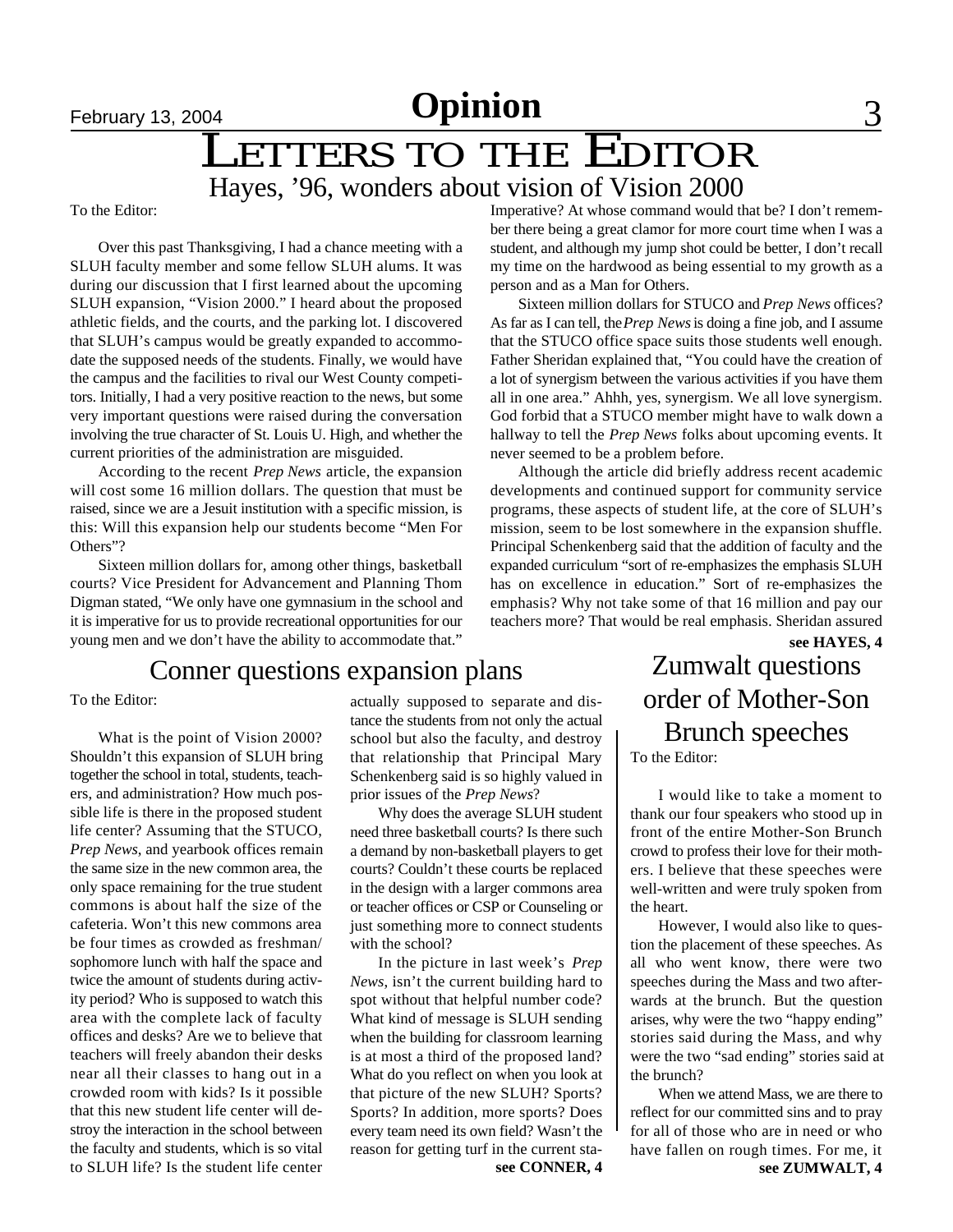## 4 **News** February 13, 2004 **HAYES**

### (from 3)

that "we're building to nurture our students better," but aren't the students really nurtured by the members of the faculty? The building never gave me words of encouragement, or a pat on the back for doing a good job, or a sympathetic ear. The building never accompanied me on a retreat.

I also found it interesting that a Senior Project testimonial was situated between the pages detailing the expansion. If I speak about St. Louis U. High to a friend or co-worker, I am most proud of the fact that I was required to serve others before I could graduate. I wasn't really into community service when I was a student, but those three weeks did more for me than any building expansion will do for today's students. I'm sure that some of those sixteen million dollars could be used for more extensive community service opportunities. Maybe students on work-study could be paid to tutor those kids at Loyola Academy, or to help with a Habitat for Humanity project, rather than keep a new building shiny.

Doubtless the expansion will help SLUH compete for top students who might be attracted to the Chaminades, DeSmets, and CBCs of the St. Louis high school world. Why should we lose applicants because our facilities are non-competitive? Such is a valid argument. Equally valid is this argument: why should we pursue students who would base their choice of high school on the availability of courts or the newness of a soccer field?

## CONNER

(from 3)

dium so we could use it for football, soccer, and numerous others? Isn't turf beneficial to SLUH because now we don't need five fields? Didn't SLUH just invest in another baseball field recently for our use in Forest Park? Why then are we building yet another?

Questions about parking exceed others I've heard lately, including, "Is there going to be a shuttle?" and "Do they really expect us to walk that far every day?"

SLUH is a city school. While in grade school, my older brother took me to a U. High football game. I remember walking through the Kings-Oak neighborhood more than I remember the game. SLUH is part of the city. As members of the water polo and swim teams, my teammates and I took special pride in our home pool, FoPoCoCo. We weren't jealous of the Chaminade or MICDS facilities. We defended our pool as our own, because SLUH

I remember an interview that Jack Buck had with Henry Jones, U. High grad and former Buffalo Bills safety. Buck discussed driving home on highway 40 and seeing the SLUH football team practice every day, as hundreds of thousands do. SLUH's relationship with Forest Park is special, and truly synergistic. But the trend seems to be to isolate ourselves, to buy up everything around us and remake ourselves in a semblance of our West County rivals. Students used to deride DeSmet, inappropriately, as "SLUH West." Shall we become "DeSmet East?" No. We should maintain our character, our identity, as a school that seeks to build a bond with its community, and to serve its community, the city of St. Louis. We should properly emphasize the work that takes place in the classrooms and in the chapel, as well as the work that SLUH students do in the service of others. The expansion doesn't serve others. It serves SLUH and the people who mistakenly

is part of the city.

## ZUMWALT

### (from 3)

sounds as if this would be the time to reflect on the loss of a mother and to ask God's help to bring us through these troubled times. But instead, these remembrances of lost loved ones were saved for the middle of brunch in the Chase ballroom.

After sitting at a table filled mostly with people we did not know, my mother and I had helped to build a lively conversation between the five families that were there. We were all laughing and conversing over our meal and then our attention was called toward the front. We stopped our conversation and peered at the microphone. We were then bombarded with two sorrowful stories that brought remorse to all of our hearts. I know it wasn't just my mother and I because some of the other mothers started to cry. These stories sobered our lively discussion very quickly. After these testimonies of why we should always show our love to our mothers, our whole group found it hard to regain the zest we had before. This melancholy mood eventually lasted until the end, when we said goodbye to everyone and left.

I am not judging the speeches given. I once again establish my point that they were necessary for us to realize what we, who still have our mothers, really possess. But I ask, was the timing of these speeches planned correctly? Should the remorseful ones have been held during the sorrowful time and should the thankful ones have gone during the thankful time? To me it seems so.

### Brandon Zumwalt, '05

### **PN** *FOLLOWUP: LOS CONSTABLES*

Last Saturday, Los Constables rocked valiantly but victory slipped through their guitar-string-calloused fingers. Only first and second-place bands were designated, of which the band was neither. "So we probably got third," assumed guitarist and vocalist John Randall.

Pianist and vocalist Sam Weller's future involvement with the band is not yet known, but the band will perform again on Feb. 21 at The Creepy Crawl.

Shouldn't the parking lot, which would be used daily, be closer and connect with the school more than random fields which are used only three months a year?

believe that bigger is better.

Michael K. Hayes, '96

For an estimated \$15.4 million, should SLUH consider students beyond the athletic program? For an estimated 30,000 square feet, shouldn't SLUH consider others besides its athletes?

Andrew Conner '05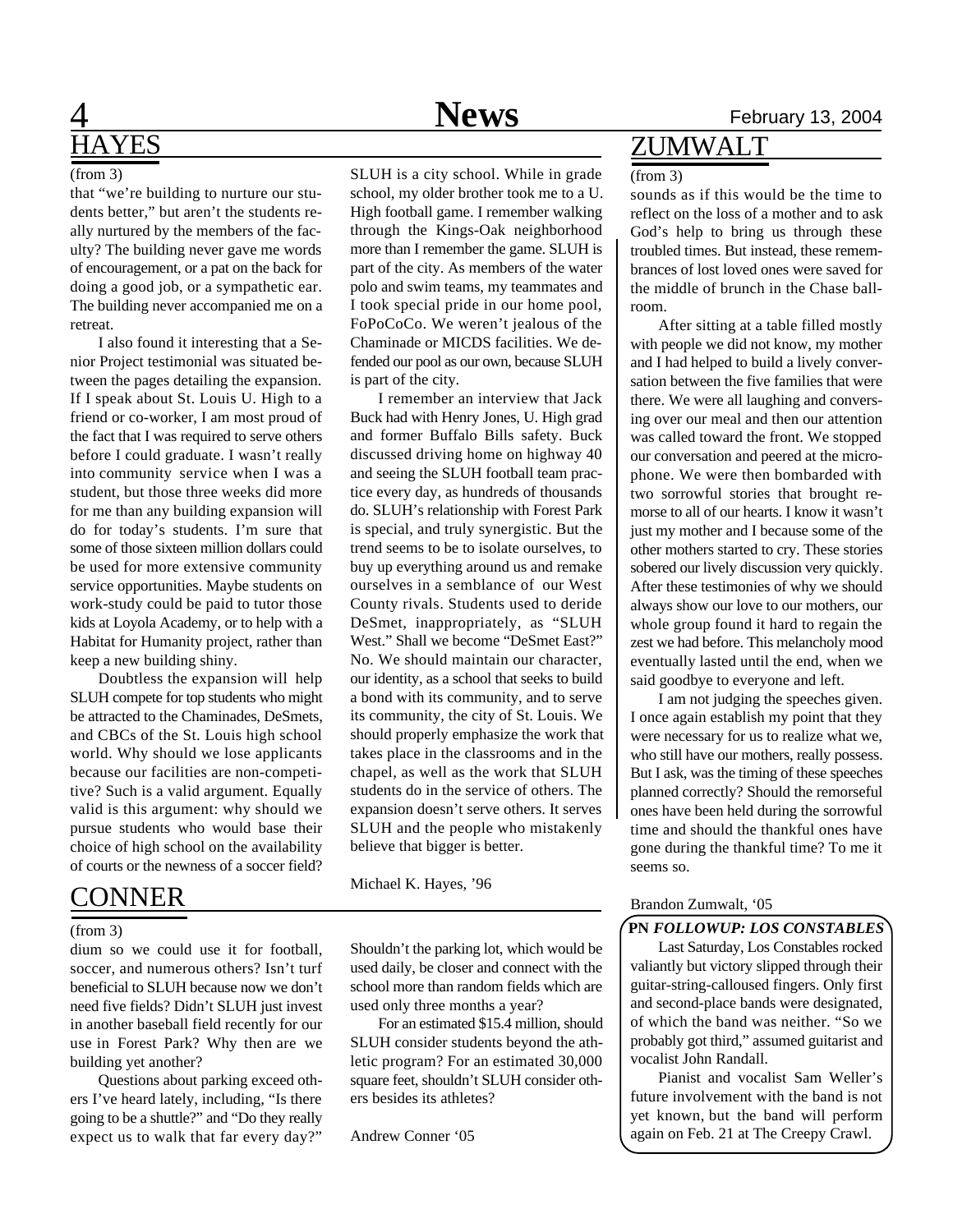

# Sturgeonbills secure MCC championship *Team eyes second straight state title this weekend*

## **Nick Appelbaum Reporter**

L ast Friday, the St. Louis U. High varsity swimming and diving team ast Friday, the St. Louis U. High dominated their Metro Catholic Conference rivals to clinch the conference championship. The score was not even close: SLUH-422, Chaminade-345, DeSmet-268, Vianney-155, and CBC-132.

The Krillbills won seven of the 12 events. Chaminade won three events: the 200 IM, 100 back, and 100 breast. CBC narrowly took the 500 free, beating junior state qualifier Adam Trafton by 0.81 seconds. Vianney won the diving competition, their only event victory of the meet.

Among the Belugabills' many victo-

ries was senior Kurt Doll's 100 free. Doll finished with a time of 0:48.72, shattering the previous record of 0:49.32, which Doll set last year. Doll also won the 200 free with a time of 1:49.27. Senior Nathan Harris posted two wins of his own, taking the 50 free in 0:22.39 and the 100 fly in 0:53.47.

All this is nice, but in reality, the MCC meet was a final tune-up and chance to qualify for the state championship meet. The state meet starts today at 3:00 p.m. at the St. Peters Rec-Plex, and diving and swimming will continue tommorrow at 8:00 a.m. and 2:30 p.m., respectively.

This will not be an easy win for the Nemobills, as they will face Parkway

South and Rockhurst, two teams that have tremendous depth. Chaminade could also be a problem—they have weapons such as senior Michael Lowhorn, last year's 100 breaststroke champion, which could turn the tides in favor of the Red Devils.

Head coach Fritz Long expects a close meet. "I'm excited to see how we'll swim. Hopefully we'll win, but we're a little scared of Parkway South, Rockhurst, and Chaminade, and also Marquette," said Long. "We need fan support."

Assistant coach Tim O'Neil confidently predicted, "We will swim as well as we can... We should at the very least finish in the top four, and hopefully we will do better than that."

# Hockey defeats Summit, loses 8-1 to Lafayette *Hopes of continuing hinge on tonight's game*

## **Tom Fucoloro Reporter**

The St. Louis U. High ice hockey team<br>kicked off the 2004 playoffs Saturhe St. Louis U. High ice hockey team day, Feb. 7, with a big 5-3 victory over Rockwood Summit in the first game of a two-game series. They followed up their victory Saturday with a 4-2 loss Sunday, forcing a sudden-death mini-game to decide the victor of the series.

After winning the mini-game, the Jr. Bills engaged Lafayette in a tough second-round match. The Jr. Bills lost the first of two games 8-1. They will play their second game tonight at 9:15 p.m. at Affton Ice Rink.

Saturday's game against Rockwood Summit was a welcome victory in the midst of a losing season for the Busiebills. Coming off a 4-15-3 season, the U. High team did not expect to go far in the playoffs.

But senior Brad Naert responded to this skepticism with a goal to kick off the Busiebills' scoring. After three frenzied shots in front of the Rockwood net, senior

defenseman Mike Mudd put his first goal past the Summit netminder. He followed his goal with a second as he sneaked from the point behind Summit defenders to put



**Senior Matt Pijut shoots on the Lafayette goalie.**

SLUH on top 3-1 at the end of the first period. Senior Kyle Butler logged the game winner in the second period and junior Tom DiFranco added to the lead with SLUH's fifth goal.

Summit scored twice in the third pe-

riod, but they could not mount a sufficient comeback. SLUH won, 5-3.

The next day, SLUH and Rockwood Summit clashed again. Mudd yet again led the scoring, assisting on a few goals by sophomore Eddie Effinger and freshman David Steck. Although the Jr. Bills were ahead 2-1 after two periods, Summit mounted a three-goal comeback in the third period to win the game 4-2, forcing the sudden-death mini-game.

After seven minutes of sudden-death battle and five saves by junior goalie John Pecher, senior Matt Pijut scored in a threeon-two rush off a pass by Naert, and the Busiebills proceeded to the second round.

On Tuesday, Feb. 10, the Busiebills took on Lafayette in the first game of the series. The U. High went down early in the first period, and, though Pijut was able to get one past the Lafayette goalie in the second period, the Jr. Bills lost, 8-1.

Come cheer the Jr. Bills tonight at 9:15 p.m. at Affton Ice Rink as they try to force a mini-game and stay alive in the playoffs and their own quest for the cup that has eluded them for so long.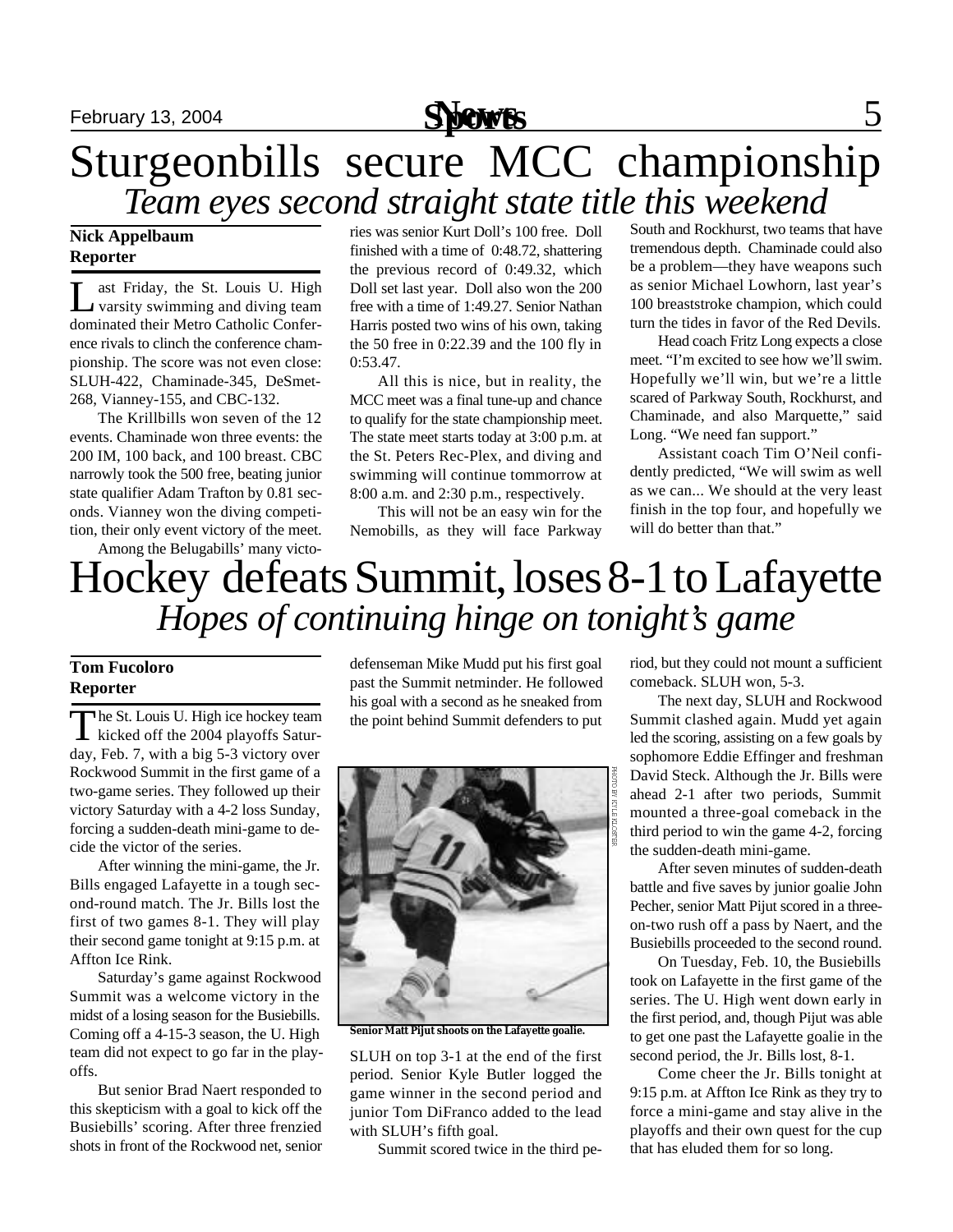# **6 Sports** February 13, 2004

# Visebills grapple to fourth-place finish in districs *11 wrestlers advance to tomorrow's sectionals*

## **Harold Carter Reporter**

The St. Louis U. High Grapplebills<br>took fourth place in districts and quali-**L** took fourth place in districts and qualified eleven wrestlers for sectionals last Saturday at SLUH. Finishing second in the Metro Catholic Conference with a regular season record of 7-3, the Jr. Bills entered districts with previously-injured junior Marty Wilhelm and senior Mike Smith. However, the Jr. Bills were forced to do without sophomore Sam Cummings, who suffered a broken leg.

Sophomore Mike Dougherty (130 lbs.) filled Cummings' spot with a thirdplace finish. After going down by three in the third period of the finals, Dougherty stepped up and not only turned his opponent to his back with the crossface series, but also pinned his opponent with only

four seconds remaining in the third period.

Sophomore Jon Holden (135 lbs.) also advanced to sectionals. With a shaky start in his last match of the day, Holden turned the tables on his opponent, using an arm bar to pin his opponent in the second period. With a win by pin, Holden earns a varsity letter.

With a third-place finish in the 160 lb. class, junior Shaun Whalen showed the importance of practice against his Hazelwood East opponent in the third round. Wrestling with a very strong opponent, Whalen slowed the unskilled beast of a man down, using the simple technique of breaking down his opponent's hips and leg-riding him to leave him helpless for the entire match. Whalen dominated the technique-versus-strength match with a 10-2 victory.

Finishing second in districts, junior Andrew Poulin (119 lbs.) showed great intensity by pinning his opponent in the second round. With a bye in the first round, Poulin started his day of wrestling by going up on his opponent 5-0 after nearly pinning him in the first period. In the second period, Poulin finished his opponent off by using a ripcord to seal a victory through pin.

Junior Jeremy Bledsoe (112 lbs.) also advanced to sectionals after taking a third place finish in districts. In the last round, Bledsoe engraved his third-place finish and an advancement to the finals by effortlessly tossing his opponent to his back and gaining the pin.

Returning from a knee injury which had prevented him from competing since Dec. 14th, Wilhelm (160 lbs.) took sec

## Roundballers defeat Mehlville, 48-37 *Face Vianney tonight in regular season home finale* **see SECTS, 7**

## **Kyle Poelker Reporter**

A fter a huge win against district rival<br>Gateway Tech two Tuesdays ago, fter a huge win against district rival the Jr. Bills were looking to build off of their solid performance to piece together a cohesive and smooth game against small school powerhouse St. Mary's. But because of the snow (and what a glorious snow it was), the game was canceled, leaving Jr. Bills fans everywhere tantalized by the thought of their next game, a home matchup versus Mehlville.

So with an extra day off, the Basketbills were looking to blow out Mehlville to advance towards their last regular season game at the Backer Memorial tonight against Vianney. But Mehlville proved not to be a walkover, and although the Jr. Bills controlled the game for the most part, Mehlville wouldn't die.

SLUH came out hot this time and took a lead early in the first quarter. Junior Dave Goettelmann's mid-range jumper gave the Jr. Bills a 11-6 lead at the quarter.

The Jr. Bills continued to score early in the second quarter as well. Sophomore Tim Garvey's shake-and-bake drive increased the Jr. Bill lead, one that the Jr. Bills thought would be insurmountable.

But the Panthers kept going and clawing back. Mehlville hit a three, connected on a drive, and by halftime had cut their deficit to one point.

After having what seemed like a commanding lead and then faltering, the Jr. Bills came out of halftime and decided to take over the game, with the inside-outside tandem of senior John Kaminski and Goettelmann, who combined for 26 points on the night. They also decided to tighten on defense, where the Jr. Bills clamped down on the shooters from Mehlville and the post. With the new intensity in check, Kaminski registered five blocks to go along with his 12 points, and the Jr. Bills came out with the scrappy yet solid win, 48-37.

With only one regular season game

left at their home gym, the seniors now look to say goodbye to the place where they have been playing their home basketball games for the last four years.

As senior Andy Lowes put it, "It will be a sad occasion, but to make up for that I'll have to score 25 points."

Yes, for all of our seniors and the rest of the school, come out and give thanks to the players who have dedicated two, three, or four years of blood, sweat, and occasionally tears to the SLUH basketball team.

As the Basketbills face Vianney tonight at 5:30, let's all be there to show our support. The Basketbills look towards three more regular season games and afterward a district that could see the Jr. Bills, for the first time in memory, advance towards sectional play.

Thank you once again to seniors John Kaminski, Andy Lowes, Chris Luth, Mark Lubus, Jeff Milles, and Jeff Howenstein for all that you have done for our basketball program and our school.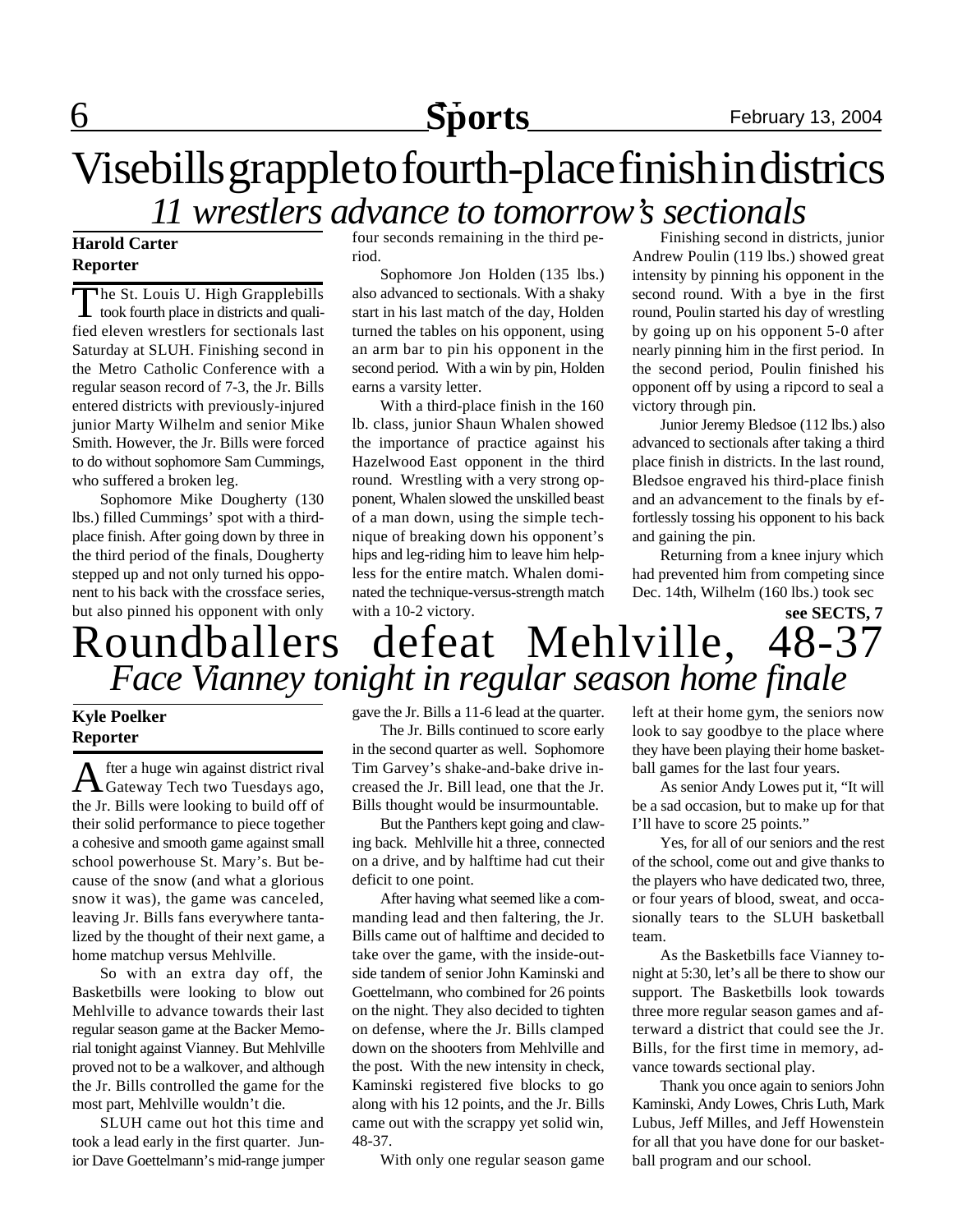## February 13, 2004 **News** 7

**Sports**

## **SECTS**

### (from 6)

ond place in districts. Taking a move from senior Jimmy Croghan's book, Wilhelm used a bear hug to get his opponent to his back for a win by pin in the first period. Wilhelm also won 9-2 over his Hazelwood

East opponent in the second round.

Also coming off an injury, Smith (145 lbs.) took third place in districts. After an early loss to CBC, Smith recovered to pin his opponent a mere 16 seconds into the finals. Even after an early loss, head coach Tim Curdt said that Smith "showed great poise" by recovering to pin his opponent in the finals.

With a first place finish, senior Ryan Stevenson (171 lbs.)

shined not only in the finals by pinning his CBC opponent, but also in his two earlier matches. In the first round, Stevenson pinned his opponent in a mere 13 seconds; he pinned his Ritenour opponent in the third period during the second round.

The tenth person to advance to

performed well in the first two rounds. In the first round, Leibach pinned his opponent with a cradle; he left his opponent dazed and confused in the second round with a 10-3 win.



sectionals was senior Greg Leibach (189 lbs.). With a second place finish, Leibach **Croghan goes airborne during the district tournament.**

Lastly, senior Croghan (275 lbs.) sealed a first place finish in districts with a win over his opponent, who claimed to have sustained a shoulder injury in the semifinals.

After the Grapplebills' fourth place finish in districts, Curdt said of sectionals, "If we do not get nervous and wrestle like we did during the season, then we will do well."

Sectionals begin tomorrow at DeSmet at 10 a.m.

# Missouri's 2003 state soccer champs honored *Jr. Bills were 27-2-2, allowed only 12 goals*

After a half day of school yesterday, the St. Louis U. High student body assembled in the gym to celebrate the varsity soccer team's state championship this past November. SLUH president Paul Sheridan, S.J., head coach Charlie Martel, and assistant coach Charlie Clark gave speeches congratulating the team's accomplishment and fan enthusiasm. The team, in the company of their parents, was acknowledged with loud standing ovations from the students and a musical performance from a Dixieland combo with guest Corky Blake on the clarinet. Marveling at this year's soccer team, Martel remarked, "They unleashed all the fires of hell, and it was beautiful."

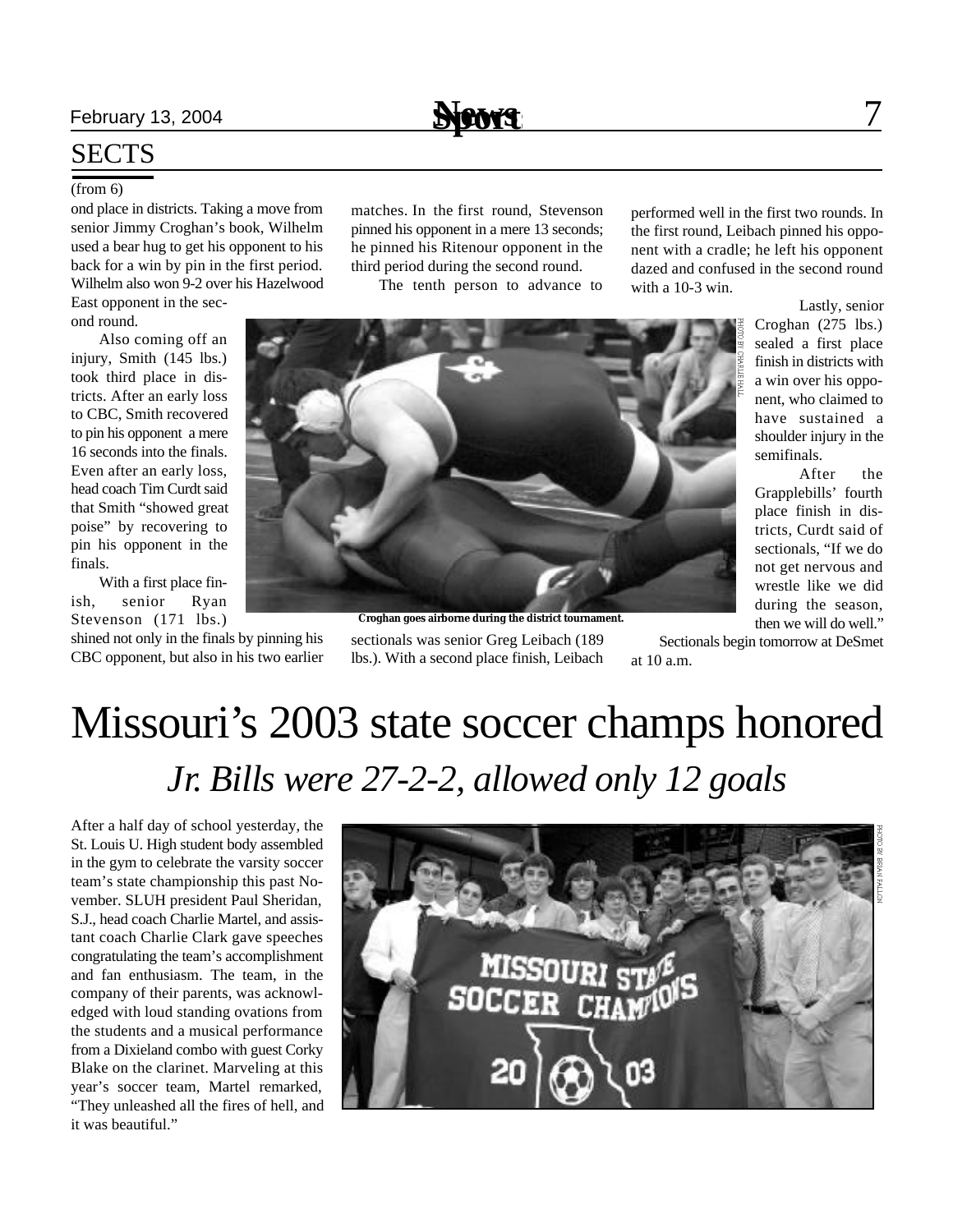### (from 1)

with this pre-selection type exercise by the parents."

Students from 124 different schools applied, and students from 113 schools were admitted. Once again, the class of 2008 comes from all parts of the area. The school with the most applicants was Seven Holy Founders Catholic School in South County, which had 13 eighth graders accepted.

The demographics of the freshman class are as follows: 258 Caucasians were accepted, while SLUH denied 24 admittance. Twenty-two minorities were admitted, including eleven African-Americans and two students of Asian heritage. Eleven minority students were not accepted. The other nine minority students were of mixed heritage.

Of the 283 Roman Catholics who applied, 263 were accepted into the class of 2008, and of the 32 non-Catholic students who applied, 17 were accepted.

Twenty-three students from Illinois applied to SLUH this year, and 18 were admitted, compared to the 17 who were accepted last year. SLUH also accepted nine students from St. Charles, the same number as the class of 2007.

Because of the high number of first preference applicants, students who choose SLUH as their second or third preference are rarely accepted. Hannick said, "All of our spots are filled by the time we get to any second or third (preferences)."

One of the harder parts of the admissions process is having to deny students. Said Hannick, "Typically the reason why a student is not accepted in the majority of cases is that the test scores and grades are out of line with our requirements, what we expect our incoming students to have in terms of test scores and grades."

Another important aspect of the application process to SLUH is the parentstudent interview. As Hannnick said, "The interview plays a role in helping us get to know the student a little better, his family a little better. Sometimes it helps to clarify some of the issues the admissions committee may have in terms of problems with the student's test scores."

Last year, the admissions committee decided to admit 280 students for the classes of 2007 and 2008. Next year, however, Sheridan says that the number of students accepted will be lowered to 270, as it was two years ago.

The committee consists of Sheridan, Principal Mary Schenkenberg, Hannick, Guidance Counselor Mary Michalski, Assistant Principal for Academics Mark Michalski, Assistant Principal for Student Welfare Eric Clark, Assistant Principal for Staff Development Art Zinselmeyer, Director of Diversity Spencer McCall, and English teacher and freshman class moderator Tim Curdt.

Sheridan mentioned that there are a few students who were not accepted into SLUH that are currently on a waiting list in case of an opening in the incoming freshman class. He explained, "In the end, the others will probably either go to public schools or go to a diocesan high school. There is a place for any student in the private school system of St. Louis." Last year, there was only one student who was not able to find a place in a Catholic high school out of the entire Catholic and private school system in St. Louis, according to Sheridan.

With the opening of the new CBC location, some of the applications to other Catholic high schools might have been affected. Hannick said, "It's hard to tell with just one year because kids get an idea in fifth or sixth grade where they want to go.... It's actually going to take several years to see if it will make any effect. A lot of the other schools may be in trouble, a Vianney or a DeSmet, or a JFK would have have a much greater effect in terms of lost applicants."

Sheridan said that the incoming class will also see improvements to the school grounds. He said, "They'll see the artificial surface on the football field, they'll see the common parking lot behind the Science Center, and two years from now, they'll see athletic facilities, baseball stadiums, soccer stadiums, track, and even-

tually they'll see the Student Life Center. But if they're smart, they also would have seen the curriculum, and we're very unique about our curriculum, and we're also very unique in the sense of our teacher to student ratios and the expansiveness of our curriculum."

"We weren't emphasizing facilities as much as other schools, but it is important for us to have a plan in terms of expansion, in terms of not only buildings, but where we're going with technology," said Hannnick.

Sheridan said, "The number one fundamental reason we attract students is because of (the students). I did 53 interviews with incoming freshman, and there is always the question of why did you apply here, not somewhere else. And, hands down, besides for the education, they said that they felt they could fit in here because of the treatment they received at open house. It's so important that you guys realize on your tours that you really sell the school from your own positive experience. It's authentic. And they find that a very attractive feature to come here."

## SPEECH

(from 2)

Acting category.

Giving a performance that would make *Reading Rainbow* envious, Cunningham thrilled the judges with his tale of Mrs. La Rue and her mischievous dog, Ike, earning the team another blue ribbon. "It was nothing," Cunningham said of his work, but added, "articulation is the key to success."

The speech teamers are warming up their vocals in preparation for the finals on Feb. 29 at St. Elizabeth's Academy. Everyone is psyched up going into finals because it has been a close race all season between the three superpowers: SLUH, Cor Jesu, and DeSmet. The U. High speech team is trying to leave two-time defending champion DeSmet sputtering in their dust, but always modest Whitaker comments that she is, "proud of (her) team, regardless of what happens at finals."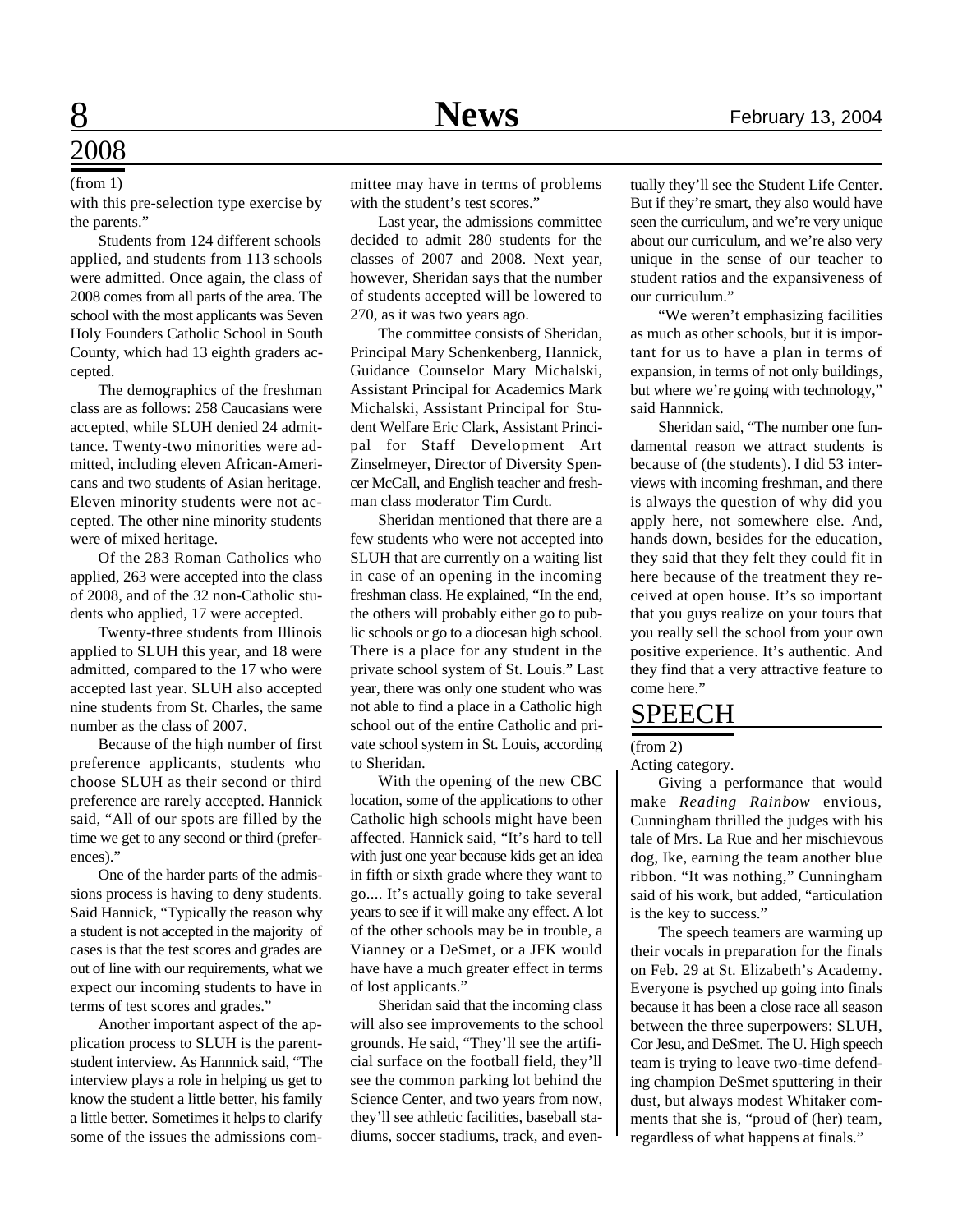## **February 13, 2004 Feature Prophetical Settlem Contract Contract Contract Contract Contract Contract Contract Contract Contract Contract Contract Contract Contract Contract Contract Contract Contract Contract Contract**

# SENIOR PROJECT REFLECTION A Three Story Home: The Child Center of Our Lady

## **W. David Mueller Sports Editor**

Get up. Hit "snooze." Get up again. Put on something respectable. Get coffee. Watch the "Top 10" on *SportsCenter*. Drive 1.8 miles to the Child Center of Our Lady, a special school in the Normandy District. Work from 8:30 to 11:00. Go to lunch and recess. Clockwatch from 12:00 to 3:15 hoping Jamie will tell me I can leave 10 minutes early again. Drive 1.8 miles to 8321 Racquet Drive. Walk upstairs taking off something respectable. Nap for an hour. Eat something I can watch in front of the TV until I can't focus anymore. The headaches are bad. Pretend not to see

parents. Talk to them if they see me. My sister wants to be alone, anyway. Brush teeth. Maybe read, maybe not. Go to bed, hopefully right away.

I thought I'd go out more. I thought I'd play more PlayStation. I didn't think I'd stop eating. I lost eight pounds. When I went for my interview they told me about the fatigue, about the frustration, but they can't tell you how to work with emotionally disturbed children. It's impossible to explain.

Rose passed out a piece of paper and instructed the eight boys in the class, though I don't remember if all eight were in the classroom at the time. They had to fold the paper into fourths and write a book about

something they liked. Some wrote about Hummers, others about shoes and remote control cars. Jacob wrote about friends. His book read as follows: "My name is Jacob Lewis. I lik fredns. Somtimes i am mean to them. I hav troble with my emotions so somtimes i hurt them. I need to try and be nise to them becase they ar nise to me."

 I read his book and told him that he had excellent penmanship.

"Do you know why I'm here?" he asked. I stared at his brown eyes in silence. "I'm here because I can't control my actions." I hoped he'd stop talking. "Do you know when it started?" I wanted to leave. He explained that he had had trouble since his Dad died. He was tired coming home from the grocery store, and ran off the road. He hit a tree, and flew through the window. The truck landed on his head like "splat."

I finally found some words, "That's awful Jacob. I'm sorry."

**QWELAT** 

"It's ok," he said. "He beat my mom."

I couldn't even meet his eyes now, nor his crooked teeth stained with chocolate. I remember where it was in the room, the color of crayon he used to write his book, silver. But I don't remember anything else that day, nor that week. I went back and read my journal and I don't remember the things I wrote happening. At that moment though, I put his book in his classwork folder and stood up, pushing the chair I had pulled up to his desk back to the quiet desk by the window. Then I walked away to somewhere that didn't seem to matter. I should have stayed.

I wasn't supposed to touch the kids, no matter how out of

control they became. It was hard. They ran away from me if I needed to send them outside the classroom to settle themselves, and they fought each other a lot. The fights are like a domino effect: if you don't stop them right away, they get out of control. I dealt with the runners by cornering them with the help of a faculty member trained to restrain children. During fights I just sat there and let the teachers handle it.

 One time I was the only faculty in the room. The two other teachers there that day were dealing with separate children outside when Jacob walked across the room and hit Cole. Cole stood up, and so did I, in between the two. They both hit me. I told them to sit down. Cole said, "Shut the hell up. I'm gonna kill this

bitch." He knew the consequences for his vulgar language, and that frustrated him to the point of explosion. Jacob laughed. Cole began to throw things and run into other desks. I grabbed him by both his wrists, maneuvered myself behind him, and pulled his arms across his body into a baskethold, much like that of a straightjacket. We sat down; so did Jacob.

Five minutes later the two fugitives returned, each accompanied by a faculty member. Jamie took Cole from me and led him to the containment room, kicking off his shoes along the way. Rachel told me that I really shouldn't touch the children, and that kids die every year from people who don't know how to restrain them. I wanted to scream and cry and leave. But I knew none were an option if I was ever going to walk back into the classroom. The children didn't respect me then, and they sure as hell never would have respected me if I acted impulsively.

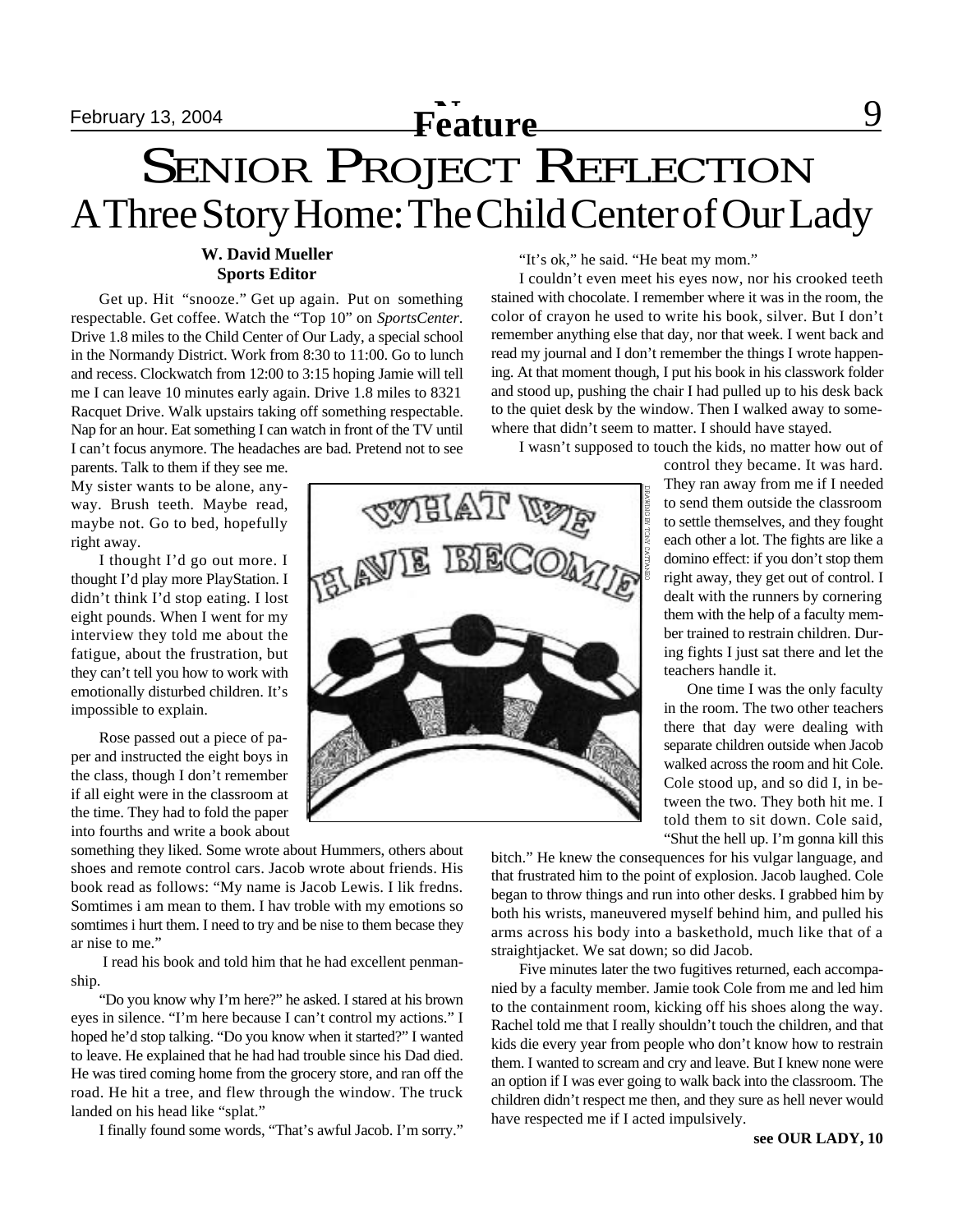# OUR LADY

### (from 9)

The weeks passed and the days ran together. The "snooze" button and I became well acquainted. The weight of the days had hunched my back. Then, the last Thursday morning of Project, I experienced the worst of it all. The Center asked Rachel, the official "teacher" of the room, to leave that last Friday. She gave a farewell speech that Thursday. She explained why she had to leave.

"You," she said, speaking to the children, "tear me apart." She explained that it wasn't their fault that they weren't right in the head and that their actions drove her away. She told them everything the outside world told them, what the Center tried to be a shelter from. She told them they were awful, too bad for her. I should have said something, tried to stop her. I should have told the kids to not listen to a damn word she said. Tell them she was crazy and it wasn't their fault. But I laughed at the ridiculousness of what she said and tried to say something after the fact, but the kids didn't understand then. I have never been more ashamed.

Thankfully, the greatest moment of my Project unfolded that same afternoon. So goes the nature of the Center.

Half the class performed well with mathematics and hated reading and writing. Half the class felt the opposite. But the whole class hated social studies. I told the class that I would be teaching social studies for my first teaching assignment to the whole class, not just one-on-one stuff. After a moment of attention, the class began looking for pieces of paper to draw on. I heard, "I hate this." Another, "This is boring." Lastly, "You're stupid."

I told them we would talk about the concept of home that day since we had talked about neighborhoods recently. I wrote two headings for lists on the board: similarities and differences. I called on them to call out similarities: front door, roof, walls. Then I proceeded with differences: brick, siding, chimneys, size. Alexander suggested "vacancy." I explained that they could find vacant houses anywhere, but a home has people. Then we made our own home, a home for just us, our strange little group, the way we wanted.

They began screaming. I tried for order, but the ideas came and they knew what they wanted. A three-story flat top roof on a beach in Florida, though only one student had ever been. On the top we drew a pool with a slide and a diving board surrounded by a lot of pool furniture for Alexander's 15 wives, though I explained that shortly afterwards he would need to move to Utah. They decided to have balconies on the third floor windows with Mickey Mouse in the leftmost window. On the inside we wanted a room full of candy, a refrigerator filled entirely with turkeys, all the gaming systems—Xbox, PlayStation 2, and GameCube—with a big, comfy couch to play on. We decided to have every piece of sports equipment imaginable, but most of all we had to have a Willy Wonka elevator that could take us anywhere in the home. Outside a roller coaster thundered

in the backyard just behind the castle, which served as a garage housing a limo, a Firebird, and a Cadillac pickup truck. On top of the castle, Dimitrius drew a pet store for animals since he wants to grow up to be a veterinarian, but it was OK to use some of them for food for the alligators in our moat. The monkeys on the pineapple trees in the front yard got in trouble all day while the speedboat in the harbor had a TV with a DVD player on board.

They smiled with pride at their house, and I asked what they had forgotten. All of them knew the answer, but I let each kid draw where he wanted to be in the home, beginning with the quietest. Alexander sat in the back of his limo while Calvin and Jimmy played Xbox. Anthony played with the monkeys, and Dimitrius rode his rollercoaster, which he claimed blew away the other rollercoasters he had seen. Cole and Jacob sat in the pool, but Satchel wanted to cruise on the speed boat. Jamie and I ate turkeys.

We were home, and that day I didn't want to leave for Racquet Drive ten minutes early. I watched half of them board their bus and walked the other half over to the residence. Friday morning I didn't need to "snooze."

Halfway through Senior Project I wanted, wished to return to the classroom. I missed sitting in Captain Alyward's class discussing political facades. I even missed driving to school watching the city awake. Now I don't know. I want to go back during my Spring Break because I miss them, the bad cafeteria food, the exhaustion, the raw emotion. I love them and I'm crying now, but I know they will still respect me.

# *Racquetball Update*

**9-0 league play 59-4 individual match play 1-2 tournament play**

### *Players:*

**Mathews**—9-0 **Carrow**—7-2 (Hostman, DeSmet - Williams, P.W. (forfiet)) **Weber**—9-0 **Reagan**—4-2(injury)(Repking, DeSmet - Mersman, CBC) **Durban**—9-0

**Franklin**—9-0

**Lorenz/Corcoran**—9-0

## *Upcoming:*

**DeSmet**—Friday, 5pm @ Concord For league championship **State Tournament**—Feb. 20th & 21st @ Concord **National tournament**—March 3-8 @ Portland, Oregon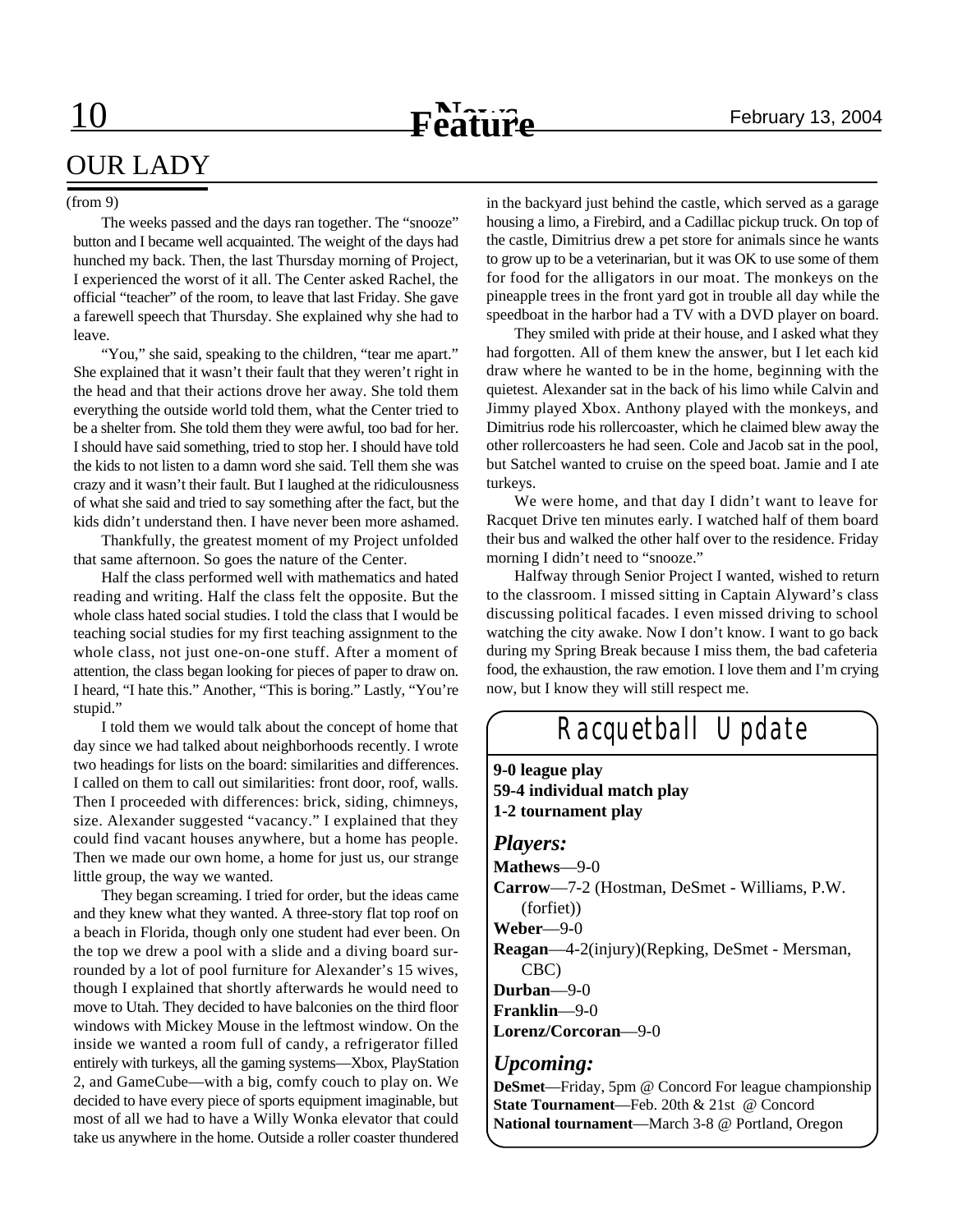# **February 13, 2004 February 13, 2004 Feature Feature 11**

# The Byrds: Through sickness and in health

## **Charlie Hall Features Editor**

As most bestselling love stories go, passion leads to romance, then to commitment and a lifetime. As many real relationships go, passion fades into romance then into complacency, or worse. But every so often a true love story of sacrifice and devotion writes its own story.

On September 18 of last year, St. Louis U. High Custodial Supervisor Dee Byrd's wife of 27 years, Sharon, was doing the laundry when she inhaled bleach fumes and passed out. "It was just a normal day," says her husband. The next day in the hospital, a CAT scan revealed three brain aneurysms. An operation removed two of the aneurysms, but Sharon had lost most of her ability to

speak and the motor movement on her right side.

Since then, Sharon has recovered slowly.

"You never know how much you really love somebody until something of this magnitude happens," says Byrd.

The couple has been together since they were "fresh out of high school," according to Byrd. Before the operation, "We were still very much in love with each other, as much as we were in high school," said Byrd. Their marriage was "just like any married couple's," says Byrd. "We had our ups and downs, but on the whole I think we had a real good marriage."

In the year and a half since the operation, through countless rehab sessions and a bout of depression, Sharon has slowly improved. "The physical part is real good," says Byrd. She is still not able to use her dominant right side, but she can walk short distances with a quad-cane.

Sharon goes to speech and physical rehabilitation every day. Her doctors doubt that she will ever regain her full mobility or speech, but Byrd remains optimistic. "I still have my faith...I'm hoping one day she will be able to regain her speech. The Man upstairs has the final say; the doctor's gonna do what he can do, but if you still have faith, anything is possible," says Byrd.

Before the operation, Byrd was "not really a religious person. My wife, she was more of a church-going person than I was." Now, it is Byrd's strengthened faith in God which has helped him most throughout the ordeal. "Look toward your faith, and that will give you the strength to do whatever you think you can't," he says.

One of the most frustrating losses for the couple and for his sons is Sharon's inability to speak. "She's aware of her surroundings and of what you're saying, but she just can't communicate to you. It really frustrates her sometimes and gets her angry because she can't tell you what she wants to express. But she does understand you and what she hears," Byrd says.

"Things like a little song on the radio just bring her to tears," he says. "When we used to come home from work, we'd to have a little session where it was just 'How was your day?' I kind of miss that now."

"Even going out to dinner I have to ask someone 'Can you assist us, can you take her to the restroom?' Stuff like that."

"Her cooking, oh, I miss that very much, because I'm not a cook at all. I try to do a little something but.... Especially around the holidays, it's kind of hard because she did all the cooking around the house," remembers Byrd.

The household tasks lie on Byrd's shoulders now, though his sons, both in their twenties, help when they can. "Washing clothes, preparing meals, cleaning the house, and just doing the things that I took for granted that she was doing...You never know how much

> a woman did around the house until you have to do it yourself," says Byrd.

Each day, Byrd follows a fairly regular routine. "I wake up, and about that time (a nurse) gets there to take care of her. I just kiss her goodbye in the morning, every morning, and tell her I'll see her when I get off."

SLUH has been flexible with Byrd's schedule, allowing him to leave after school to pick his wife up from rehab. "We go home, I prepare dinner for her, we try to go through some of the exercises that she should do, her arms, her legs, and then we go through a little bit of speech therapy. Then we maybe try to relax a little bit, maybe watch a little TV. Then I get her ready for bed; give her a bath, put her night clothes on," says Byrd.

"People tend to take life for granted," says Byrd. "We live our days day to day...until something like this happens."

He continued, "Loving someone is not taking that person for granted. I can't express that enough. As life goes on, you and your mate go through life, you make that vow to get married, and you're thinking that everything is going to be fine because you're so much in love at that moment. But you go through trials and tribulations in life, and you just have to, through all the troubles, trials, and everything, just keep your faith, and believe that that person has your back."

"It's my time to take care of my wife, now that she needs a little helping out," he says.

Byrd never thought his wedding vows would become so real. "'Through sickness and in health'...Going through that, I realize that I really do love my wife. I would not neglect her because of her sickness. You really realize how strong your love is with a person when you have to go through this and take care of her," Byrd says. "Little bit by little bit, I'm hoping and praying that she'll get better and better," says Byrd.



**Dee Byrd and his wife, Sharon.**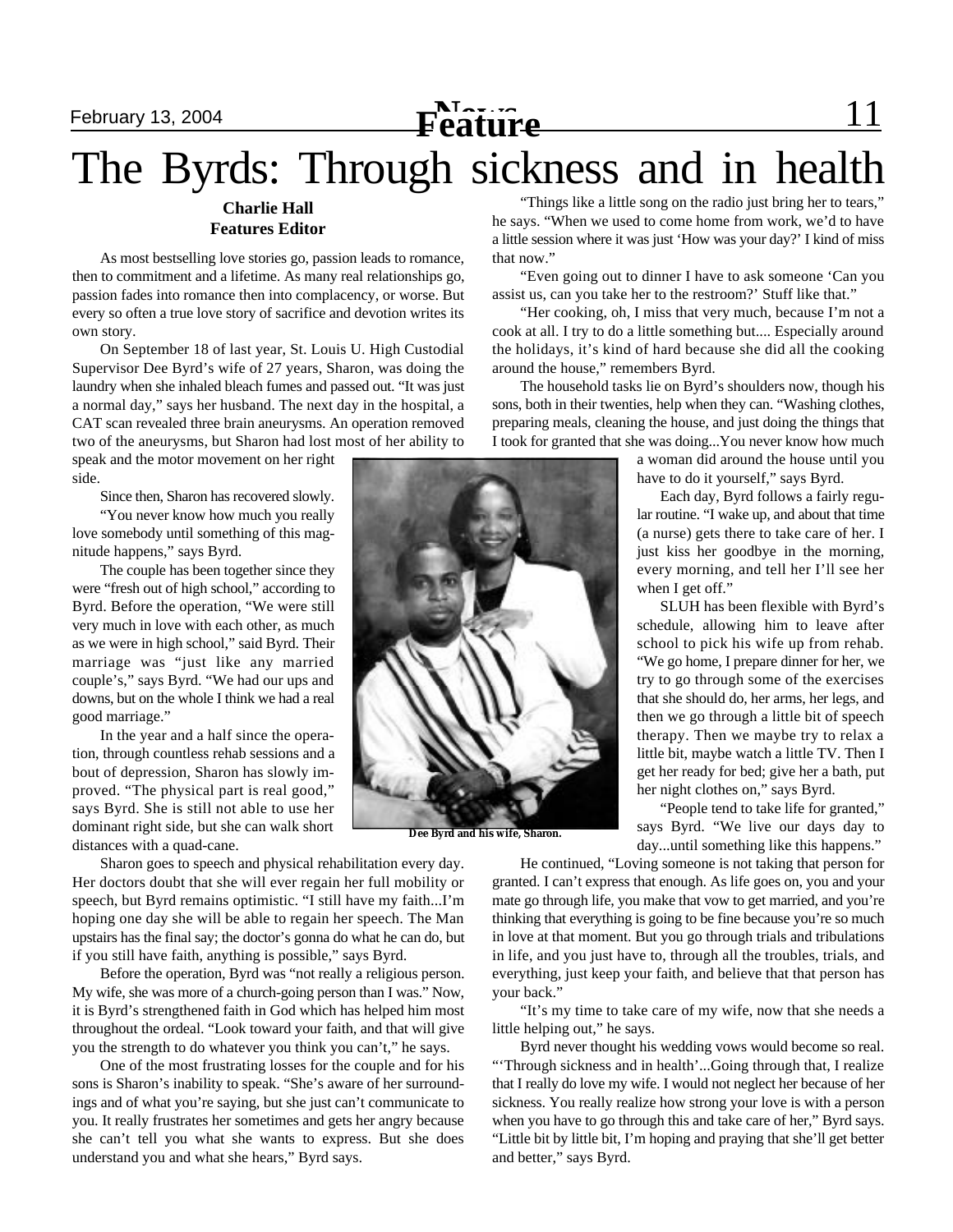## 12 **News** February 13, 2004 **TEKKEN**

### (from 1)

sheets, and basically this is just so students understand exactly how I am going to test them."

Kuensting conducts his class by pulling up an outline of the lesson material on the smart board and supplementing his outline with notes on the board or graphics on his computer's hard drive.

Since all of the notes and outlines are posted online, if a student misses a class, he can visit the website and catch up with the class more efficiently. Furthermore, Kuensting has amassed an extensive collection of pictures, diagrams, and movies that can supplement the concepts talked about in the course. For example, when the class discusses cell division, Kuensting has movies that show each phase of the mitosis process.

"The kids seem to love it," said Kuensting. "In fact, they get annoyed when I don't put my notes up on the board now because they are used to that. They love it. It is like having a giant screen television in the classroom. It really is a great teaching tool."

Although he has had great success with the smart board, Kuensting has also run into some trouble initially. Right before the start of the school year, Kuensting's smart board did not work properly due to a cabling mix-up, which was fixed a few days later. Kuensting has changed his operating system from OS 9 to OS X, which brings him a new variety of smart board options previously unavailable to him.

"OS X in the Mac world offers a whole new array of smart board tools, and I have to explore how I might be able to use (programs like) notebook, keyboard, floating tools, recorders, spotlight, screen captures," said Kuensting.

In order to use his smart board better, Kuensting also is currently taking a digital photography class and a web design class, which are "both perfect for me to develop more website sources."

Senior Sean Kelly, who takes AP biology class with Kuensting, likes the use of the smart boards in his class.

"It has worked out really well in

biology class," said Kelly. "We use it every day. He is good with it. I think as long as the teacher really knows what he is doing with it, it is a great thing because he pulls up graphics. He has notes on there. He has got everything, and it just makes everything easier for me too."

For example, when Kuensting taught genetic diseases, such as Tay-Sachs and Huntingtons diseases, Kelly said, "(Kuensting) would say, 'Alright Tay-Sachs, just give me five seconds,' and he would click on the graphics converter and he would pull up a picture of someone who had that or what the genetic problem is that caused it, like what the chromosome looked like. And so, as we went through each one I got an idea of which disease is which just by the different photos and it made it made it really easy for me to decipher it. So it is not just a bunch of words that I would have to remember. Instead, I have a picture."

"I think it helps because it keeps the attention span up better," said Kelly. "If you have a computer there or a smart board there, I think it is easier than just writing up notes and trying to read the teacher's handwriting or looking at really dull overheads. You can scroll down and he has his notes there and then he has actual visual stuff."

Senior Jon Yoon, who is also in AP biology, said, "Mr. Kuensting has all of his notes on the internet, so for him he mainly uses (the smart board) as a projector. But it is nice because he could be up at the board and not have to go back to the computer to change sites."

Yoon later remarked, "In anatomy class, we didn't have (the smart board) every day. There is a portable one in the science wing, and Mr. O'Keefe would get it sometimes. I really don't see a huge difference (between the smart board and a projector). We had a projector in the class everyday, but it really wasn't much difference. There isn't a huge difference, but there is some."

Yoon said, "Mr. O'Keefe didn't have to go to the computer every time he had to change the page (when he was using the smart board). I guess that helped class move by more smoothly. Really, that is about it."

Tim O'Neil, another teacher who wanted to experiment with smart board technology, also uses his smart board extensively in his Global I and Global II history classes, but instead of using web sites, O'Neil uses his smart board primarily for Power Point presentations.

"A lot of the time I use Power Point," said O'Neil, "because to me (it) is the easiest user-friendly software out there to use, and I can incorporate images, sound, as well as notes for discussion in a manner that it is very easy for students to understand or follow."

Although he found it a little difficult to integrate the smart board into the classroom initially, O'Neil said, "I think overall it has been a good experience. It took about the first two weeks or so to get used to using it, but now guys in my class can probably tell you that I use it in my class almost every day or every other day."

"We put our notes on there," said O'Neil. "Usually the class is like a discussion, so there will be a couple of questions we start off with in the day and the questions are put up there and then we sort of work off of those to build our notes of the day."

In addition to using the smart board for notes, O'Neil also uses the smart board to show graphics, such as updated maps, video, and sound/music clips. O'Neil likes his smart board because it provides an efficient multimedia player to supplement his class instead of changing between four or five different pieces of equipment.

"I can transition very easily on this. Before I would have to take down the CD player and put up the overhead," said O'Neil. "(When you change equipment), it is amazing that you do lose time in class. A couple of minutes here and there may not be that big for you guys, but for a teacher over the course of a year, that is a big deal."

This year, O'Neil mainly focuses on gathering materials and creating Power Point presentations for each lesson; however, in the next two years, O'Neil plans **see LOGOS, 13**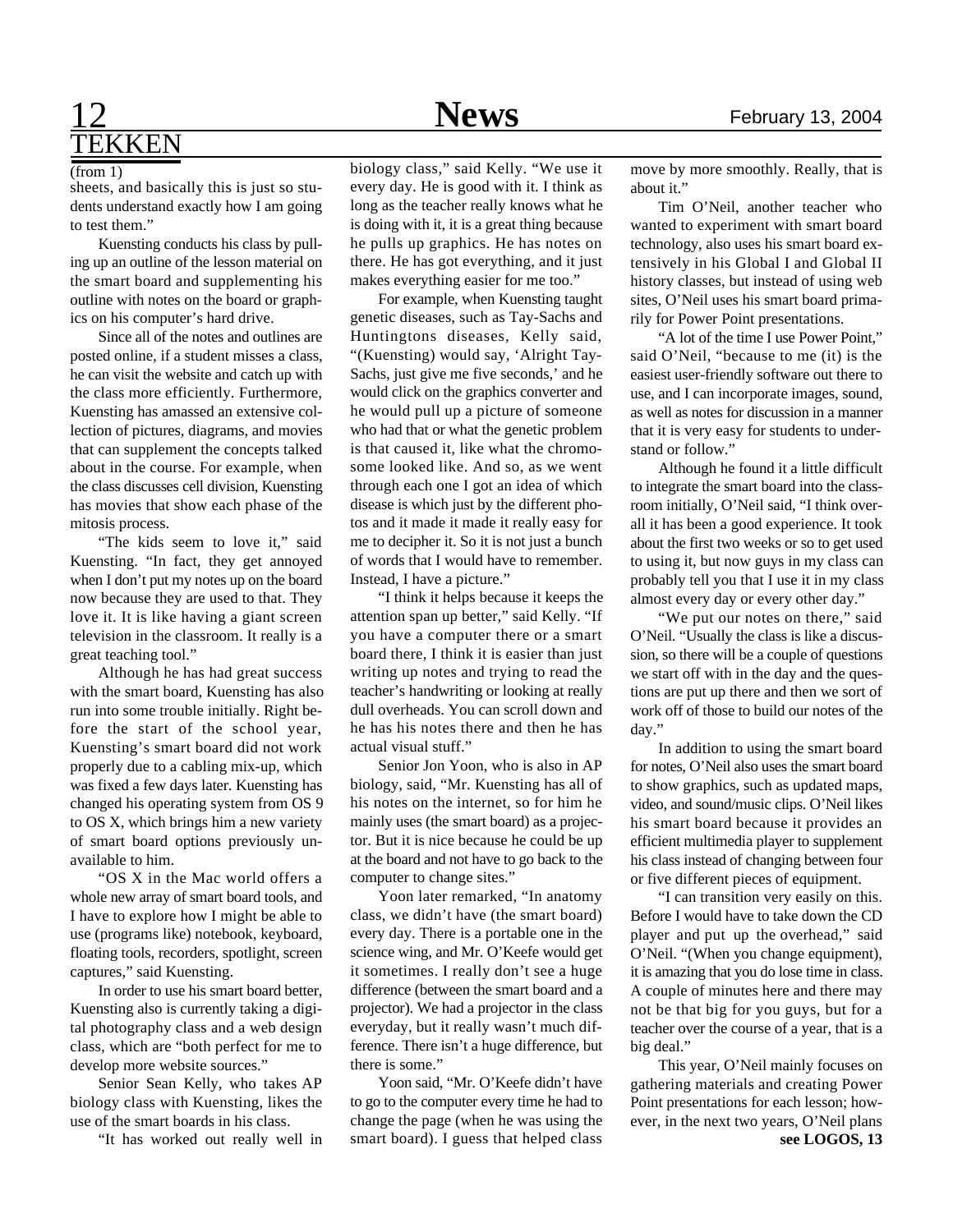## February 13, 2004 **News**  $13$

## LOGOS

### (from 1)

to build a website to complement the Power Point presentations by providing links to other sources for the class.

Sophomore Cliff Leek thought that the smart board helped him learn about imperialism in Africa and other areas**.**

"Just recently we were shown a map of Africa," said Leek. "We had to remember 30 countries. (O'Neil) was able just to put the map up there and tell us which European nation was working where and all of that. It was a lot easier to understand when he showed it to us on the smart board. We could draw on there, all of the movements and stuff, you could draw on the map. Then you could erase it right away and start over."

Leek believes that the smart board helps him learn better because the typed presentations help him remember the material and because "In other classes, a lot of the time is spent with the teacher writing on the board, but then with the smart board, you don't have to sit there and wait for him to write. He can start talking about it right away, so you get a lot more discussion in with the smart board then you do when the teacher is writing on the board the whole class."

"It is my favorite class, actually," said Leek. "Not just because I like history, but because I find it really boring when the teacher is writing on the board the whole class. But with this, (O'Neil) is able to discuss everything because he doesn't have to write everything on the board."

Sophomore Jordan Bushong agreed, "When teachers have to write stuff on the board, we get to take all the notes down and stuff, but it is the same with the smart board. It just makes the class go a lot smoother than (when) the teachers have to stop to write stuff down."

Bushong continued, "When it is written on the board, as he is writing it you have to figure out what he is writing. But if he is like, 'Here are a few questions that I want you to think about,' that gives us a chance to look at all of the questions instead of having to wait for all the questions to be written."

However, despite positive opinions about smart boards in class, students still have a mixed opinion towards future investments in technology.

"Some technology is worthwhile, I guess," said senior Ed Bulliner, "but I am sure that some things we spend just trying to be up-to-date, we don't know either how to fully use these things or even if they are worthwhile, so some of the money could be put to use elsewhere."

As far as the smart board's potential is concerned, Yoon said, "…it is not worth it. CBC has it in every class or something like that. I think that is ridiculous because not every teacher is going to use it and I think right now it is just like the thing to have, and SLUH just wants to have it just because they want to say they have it."

"I have never been that impressed with the smart boards, generally," said Yoon. "I don't know if my teachers aren't using it to the full potential or what. Really most of them use it as a projector."

Kelly said, "I think that kind of depends on how long it is used. If it is only one year, and then they are not good enough anymore and they are outdated, then no. But it's got the potential to be worth it."

Senior Dave Burghoff said, "Maybe. If they don't run away with it, it's fine and it will probably be beneficial, but if they start getting into the latest and greatest buying craze, then it's going to be a big waste of money because a lot of times (the technology) is just going to be obsolete in a few years."

In the past, SLUH has invested a large portion of money in laptops, trying to get the faculty up to date.

Vice President of Administration Brian Sweeney said, "When I first started with this school in 1997, very few of the faculty members had computers. One of the first things we did was place laptop computers in the hands of faculty members.

"Over I guess a four year period, we kept putting more powerful laptops in the hands of the leading users among the faculty, and then the older machines would trickle down. We have tried to keep ev-

eryone as up to date as much as possible. This year we made a major investment in printers. A lot of our printers were worn out and pretty well out of date, so we did make a major investment in printers."

Sweeney estimated that the laptops and the printers totaled around a quarter of a million dollars.

As for the future of technology at SLUH, the administration is compiling a three-year plan that would account for expenses, such as replacement costs, software costs, and new technology costs.

According to Sweeney, technology falls under the capital budget. He explained, "Every major improvement that we make to the school, whether it be buying a new piece of equipment for the maintenence division or whether it is technology, we have what we call an annual capital budget. It is all of our major outlays.

"In the current fiscal year that we are in, we had a total of about a \$125,000 to \$150,000 dollars budgeted for technology. The total capital budget this year was in the neighborhood of a half a million dollars." Typically, SLUH spends about \$50,000 to \$100,000 a year on technology.

This year more money was allocated to technology because of the smart boards, but the three-year plan, according to Sweeney, will "change the manner in which we approach (technology)" because it would be the first plan that would plan for costs over a multiyear period. In the past, SLUH planned for technology yearly.

According to Sweeney, the technology budget is determined by what each departments' needs to do their job effectively.

"The departments work with the overall technology committee for the school which is headed by Mrs. Pride," said Sweeney. "And that committee evalutates in their opinion what they think is best for the overall mission of the school, and then with Dr. Schenkenberg, puts together a three-year plan."

Principal Mary Schenkenberg said, "You have to project that every three or **see HOME STRETCH, 14**